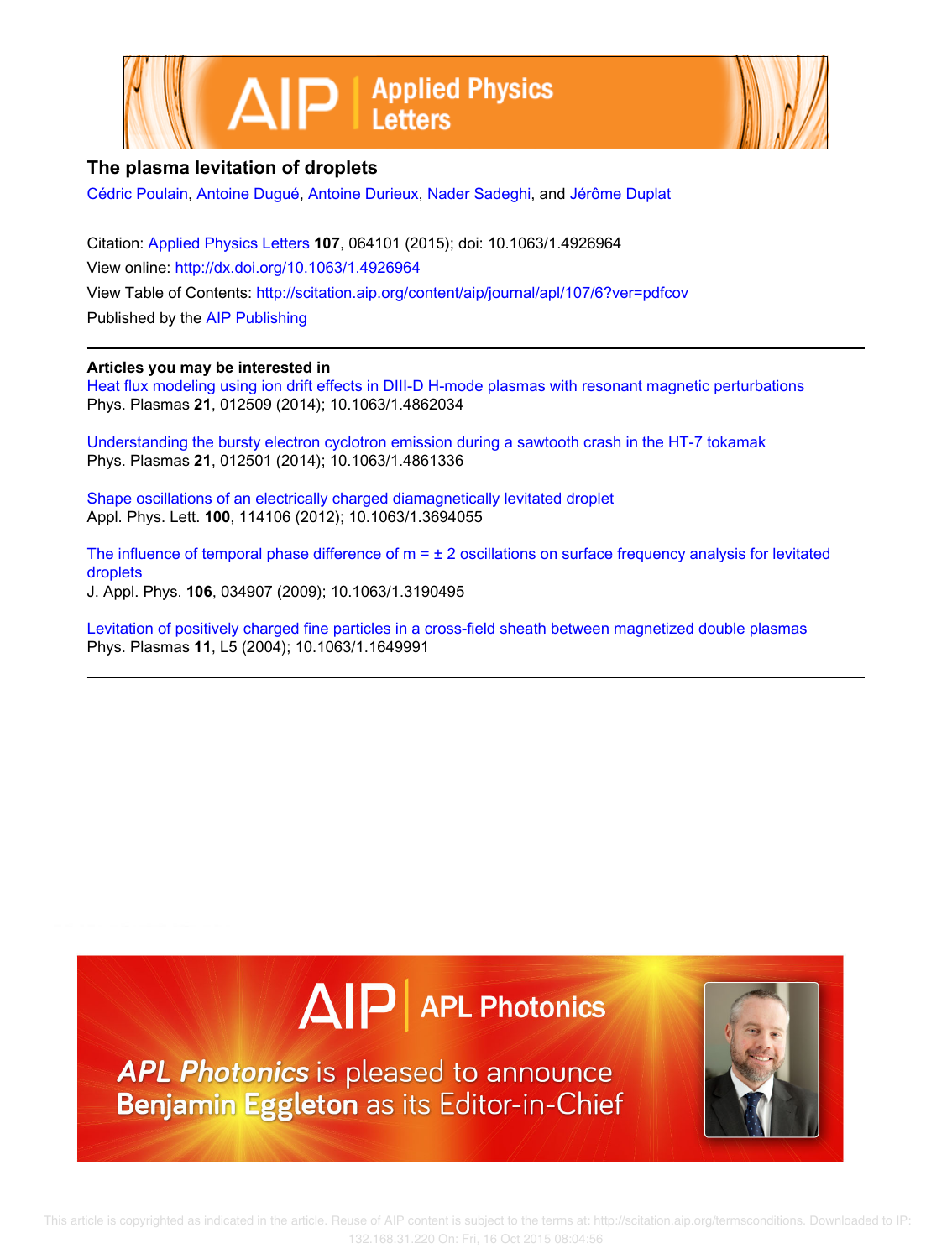

## [The plasma levitation of droplets](http://dx.doi.org/10.1063/1.4926964)

Cédric Poulain,<sup>1,a)</sup> Antoine Dugué,<sup>2</sup> Antoine Durieux,<sup>2</sup> Nader Sadeghi,<sup>3</sup> and Jérôme Duplat<sup>4</sup> <sup>1</sup>CEA, LETI, F38054, Grenoble, France 2 Ecole Polytechnique, Palaiseau, France 3 Univ. Grenoble Alpes & CNRS (UMR5588), LIPhy, Grenoble, France 4 Univ. Grenoble Alpes, INAC SBT, Grenoble, France

(Received 2 June 2015; accepted 4 July 2015; published online 11 August 2015)

We show how to levitate a liquid droplet above a plasma. Submitting a conductive droplet to a voltage larger than 50 V, we get a levitation regime that looks like the one obtained with the well-known thermal Leidenfrost effect, except that light is emitted from beneath the droplet. Spectroscopic analysis shows that this light is emitted by a cold and dense plasma and also that lines coming from the cathode plate material are present revealing a local cathodic sputtering effect. We examine the conditions for the levitation to occur and show that the levitation is essentially of thermal origin. Assuming a stationary heat transfer, we present a model that accounts well for the observed levitation conditions. In particular, stable levitation is shown to be possible for thin cathode plates only.  $\mathcal{O}$  2015 AIP Publishing LLC. [[http://dx.doi.org/10.1063/1.4926964\]](http://dx.doi.org/10.1063/1.4926964)

It is well known that when a droplet is deposited on a sufficiently hot plate it can levitate above the plate. This levitation requires a plate temperature above the so-call Leidenfrost temperature, which is typically  $280^{\circ}$ C for a water droplet.<sup>1</sup> The mechanism is quite well understood: liquid vaporization at the droplet lower interface produces vapor that flows beneath the droplet, and induces a pressure elevation that lift up the droplet. $2,3$  This calefaction phenomenon, also referred as Leidenfrost effect, has been extensively studied (see Ref. [1](#page-4-0) for a review) More recently, original examples have been published in which a magnetic effect<sup>[4](#page-4-0)</sup> or electric effect<sup>[5](#page-4-0)</sup> have been added on top of the calefaction process to control and act upon the levitation.

Here, we report on the possibility to achieve levitation of millimetric water droplets by applying a voltage above 50 V on it with a mean current of 50 mA, over thin conductive plates. Indeed, as soon as the electric current crosses the droplet, electric arcs between the droplet lower interface and the metallic plate are formed, leading to cathodic sputtering and the formation of a cold plasma. The arcs region is surrounded by a vapor layer which is formed because of the Joule dissipation mainly localized in this gap, which in turn ensures a sufficient steam flow to maintain levitation. Finally, we will show that increasing the thickness of the plate lowers the surface temperature and hence yields to the wetting of the drop by promoting condensation of the steam.

The experimental configuration is shown in Fig. 1. A conductive droplet  $(2.0 \text{ mol } 1^{-1} \text{ HCl}$  aqueous solution) is pinned at the tip of a stainless steel needle (inner diameter: 1.3 mm) and fed by a syringe pump. Initially, the needle is located  $l = 4$  mm above a metallic plate (stainless steel or copper) of thickness  $h = 0.1$  mm, 1 mm, or 10 mm.

By means of a high-speed stabilized voltage generator, we impose a positive potential drop between the needle (anode) and the plate (cathode). The actual voltage  $U$  and current I through the droplet are recorded thanks to a 4-wire measurement device.

The general protocol is the following: First, a droplet is produced and suspended at the tip of the anode. Then, a voltage difference  $U$  is imposed between the needle and the cathode plate. No current flows since the drop is too far from the cathode (open circuit). Finally, the droplet is moved down closer to the bottom plate until electrical contact is triggered. For low voltage  $(U < 50 V)$ , the droplet wets the plate as soon as it touches it, so that it closes the electric circuit. Gas bubbles are produced at a high rate (foam like) with a current intensity of the order of 1 A, consequently the droplet vanishes quickly  $(\sim 10 \text{ s}, \text{main}$  by Joule heating) and no levitation is observed.

Restarting with another drop but increasing the voltage above 50 V yields to a severe increase of the droplet lifetime. In this regime, the current fluctuates around 50 mA and the phenomenon can last for a few minutes provided that the drop is continuously fed and also that the plate is thin enough. Moreover, blue light is emitted beneath the droplet



FIG. 1. Sketch of a typical electrolytic setup implemented for levitation. The electrolyte is a water-HCl droplet suspended to the tip of a needle. A metal plate is used as cathode. When the electric circuit is closed, oxygen is produced at the anode; while hydrogen is produced at the base of the drop. a)Electronic address: [cedric.poulain@cea.fr](mailto:cedric.poulain@cea.fr) The plasma is localised in the vicinity of the lower interface.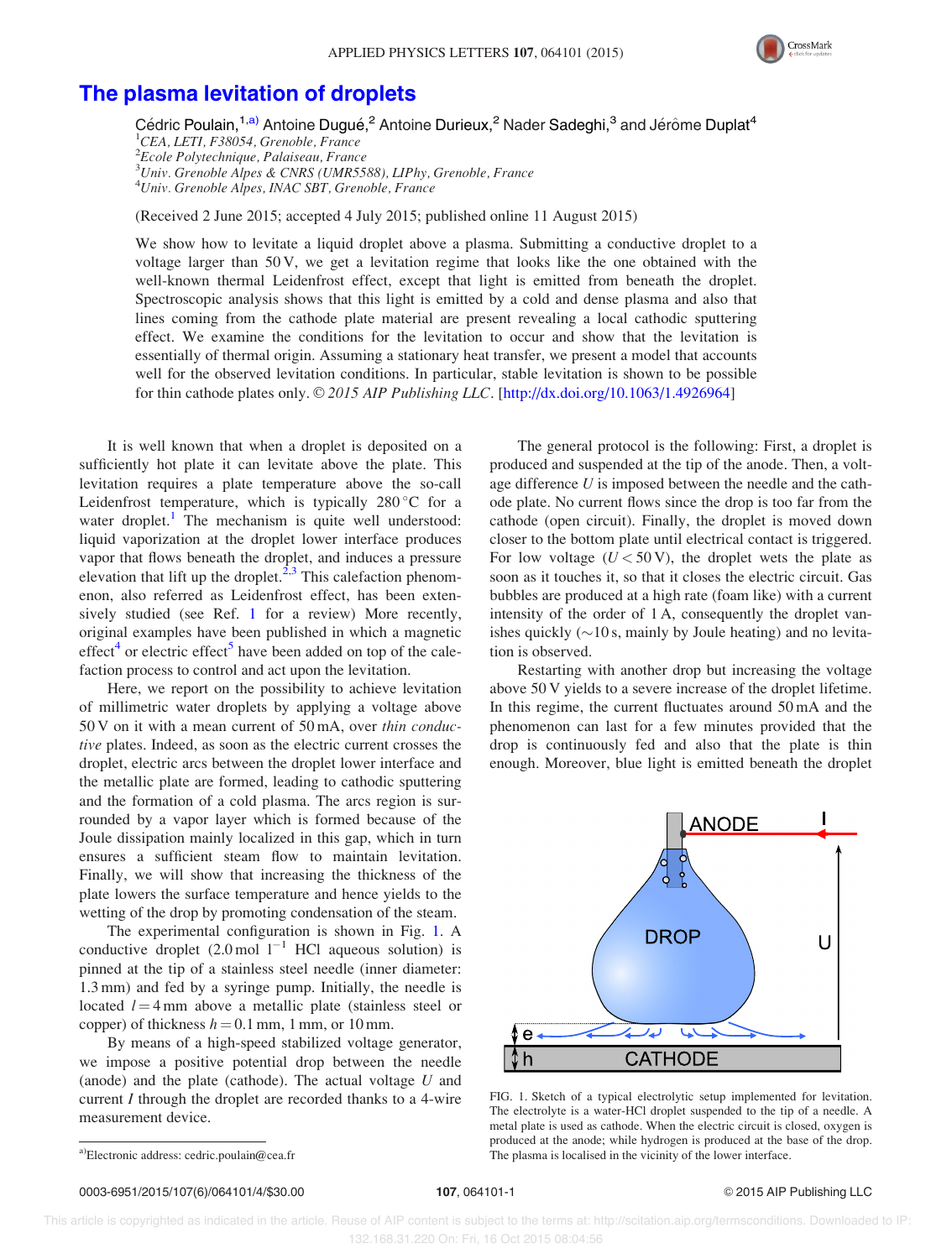<span id="page-2-0"></span>

FIG. 2. Top: Color snapshot of a "levitating" droplet in the plasma regime.  $U = 57.5$  V,  $I \approx 50$  mA, aqueous HCl solution ( $c = 2.0$  mol  $1^{-1}$ ). The green color from the droplet comes from the chloride reduction  $(2Cl^{-} \rightarrow Cl_{2})$  $+2e^{-}$ ). The thin plasma layer beneath the droplet emits the blue light. Red curve: fit of the drop contour<sup>[11](#page-4-0)</sup> yielding to geometric parameters for the model. Bottom: detail of the plasma region of thickness estimated as  $e \approx 50 \,\mu \text{m}$ .

interface from a very thin layer (estimated from close snapshots to be of the order of  $e \approx 50 \,\mu\text{m}$ , see Fig. 2). In the present study, water electrolysis produces  $H_2$  vapor at the cathode, and  $O_2$  vapor at the anode whose total mass-rate  $\dot{m}_{elec}$  is proportional to the electrical current I in the cell:  $\dot{m}_{elec} = \frac{M_{\text{H}_2\text{O}}}{2\mathcal{F}}$ , where  $M_{\text{H}_2\text{O}}$  stands for the molar mass of water and  $\mathcal F$  is the Faraday's constant.

To estimate the part of electrolysis in the drop lifetime, a dedicated experiment shown in Fig. 3 has been implemented with a non-fueled drop. The mean current is of the order of 50 mA. The corresponding electrolysis mass rate  $\dot{m}_{elec} = 4.7 \times 10^{-9}$  kg s<sup>-1</sup> is much smaller than the measured mass reduction rate for the non-fueled drop:  $\dot{m}_{exp} \approx 3$  $\times 10^{-7}$  kg s<sup>-1</sup>, suggesting clearly that the electrolytic process is not responsible for the observed vanishing rate.

Thermocouples (K type,  $250 \mu m$  in size) inserted into the levitating drop reveal that the internal temperature of the drop reaches  $T_{sat} \approx 100 \degree C$  within a few seconds. Besides, long-term levitation is observed only for thinner cathode

As for the line shape, the Gaussian and Lorentzian parts of a profile are linked to the Doppler  $+$  instrumental widths



FIG. 3. Volume decrease as a function of time for a non-fueled drop (suspended to a metallic fiber) in the plasma levitation regime with  $50 \, mA$ current. Volume is calculated from image processing.



and cathode was imaged on the entrance slit  $(100 \,\mu m)$ width) of a 1 m focal length monochromator (Jobin-Yvon, HR1000), equipped with a 1200 groves/mm grating. Spectra were acquired with a  $1600 \times 400$  pixel, 16  $\mu$ m pitch charge coupled device (CCD) camera. Regardless of the plasmogen gas used, the H<sub> $\alpha$ </sub> line at 656.28 nm as well as the O triplet at 777 nm is always present in recorded spectra (see Fig. 4) but the  $H_\beta$  line at 486.13 nm could not be observed. Besides, with argon used as ambient gas, its 750.39 and 751.46 nm lines clearly show up in the recorded spectra. But none of the Helium and N lines, or of  $N_2$  molecular bands are present in spectra recorded with these gases. Characteristic emission of OH radical around 300 nm and lines coming from the liquid (Cl or S in the case of using  $H_2SO_4$  instead of hydrochloric acid) were also missing, whatever the surrounding gas. The absence of  $N_2$  bands makes impossible to determine the gas temperature from the rotational structure of the band.<sup>[6](#page-4-0)</sup> Using Copper as cathode material, its resonance 324.75 and 327.40 nm lines as well as 510.55 and 578.21 nm lines are emitted by the plasma beneath the drop. In Fig. 4, the former two lines are seen in the second diffraction order of the grating. With stainless steal cathodes, many Iron, Chromium, and Nickel lines appear in the spectra revealing cathode sputtering by arcing phenomenon between the droplet and the cathode material.



FIG. 4. Recorded profile of the  $H_{\alpha}$  line under an helium atmosphere with copper cathode. The sum of two Lorentzians (blue and green) results in the red curve that fits the experimental data (black).

plate  $(h \le 0.1 \text{ mm})$ , for which the plate temperatures lie between 100 and 150 $^{\circ}$ C. For thicker plates, the levitation time is very short or even not possible for the 10 mm cathode. In both cases, the temperature of the plate remains below  $100^{\circ}$ C, suggesting a highly likely thermal origin of

Optical emission spectroscopy has been implemented to characterize the light emitted from the droplet base and in turn get more information on the nature of the plasma (composition, electron density). In order to control the influence of the surrounding atmosphere on plasma generation, the whole system has been enclosed in an air-tight chamber

the observed levitation, as will be shown further.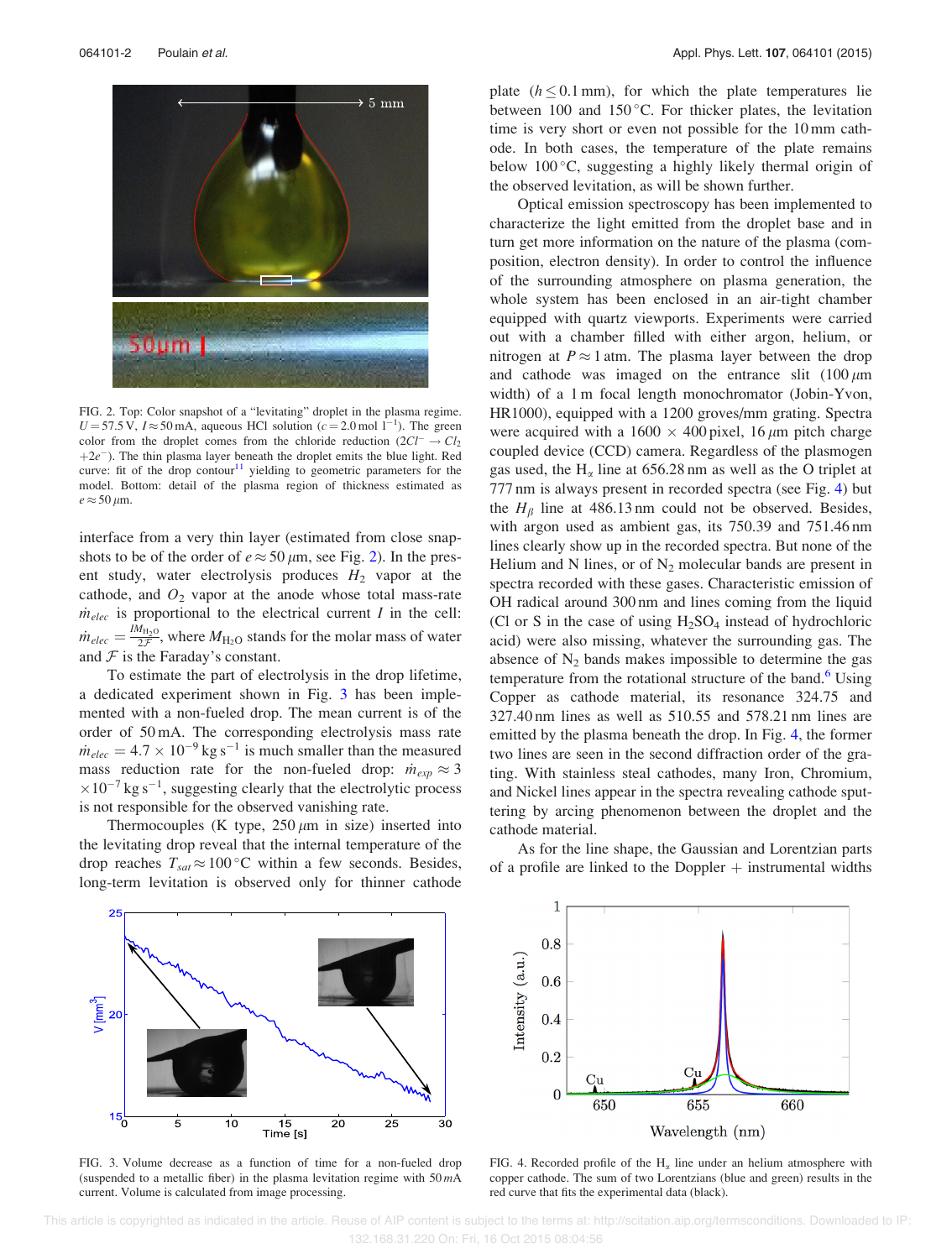and pressure  $+$  Starks widths, respectively.<sup>[7](#page-4-0)</sup> In Fig. [4](#page-2-0), the extended wings of the  $H_{\alpha}$  line indicate that the pressure and/or Stark broadenings, who lead to Lorentzian profiles, are dominating the line shapes. Moreover, it is obvious that the profile cannot be reproduced with a single Lorentzian or Voigt profile and as shown in this figure the best fit is obtained by the sum of two Voigt, whose Full-Width at Half Maximum (FWHM) are  $\Delta \lambda_m = 0.24$  and 2.57 nm, respectively.

These measured  $\Delta\lambda_m$  of H<sub>α</sub> line are much larger than the instrumental spectral width ( $\Delta \lambda_I \approx 0.075$  nm at 656 nm), deduced from the width of Cu lines in Fig. [4.](#page-2-0) The Doppler width of H<sub>a</sub> line ( $\approx$ 0.01 nm at T<sub>g</sub> = 400 K (Ref. [6\)](#page-4-0)) is much smaller than  $\Delta \lambda_I$  and can be neglected. Also, applying the method described in Ref. [8](#page-4-0), the pressure broadening in argon, the gas for which it is the most important, can be deduced from the relation  $\Delta \lambda_P = 4.7/T^{0.7}$  nm, whose value at  $T_g = 400 \text{ K}$  is  $\Delta \lambda_P = 0.07 \text{ nm}$ . Applying relations given in Ref. [7](#page-4-0) linking different widths, the deduced Stark widths of the narrow, and broad components of the profile presented in Fig. [4](#page-2-0) are  $\Delta \lambda_s = 0.13$  and 2.5 nm, respectively. Applying relation in Table 4 of Ref. [9,](#page-4-0) the estimated electron densities are  $n_e = 3.9 \times 10^{21}$  and  $4 \times 10^{23}$  m<sup>-3</sup> for the corresponding narrow and broad components of the  $H_{\alpha}$  line in Fig. [4.](#page-2-0) It should be noted that these values vary from one cathode material or liquid to another and are only indicative of the orders of magnitude. The origin of two components in the  $H_{\alpha}$  line is still unclear and probably stems from two distinct regions in the plasma layer or two plasma regimes.

Based on the above estimated electron density and nature of the plasma, we can now estimate the plasma conductivity and thereby present a simple model in good agreement with measurements made for the generic drop of Fig. [2](#page-2-0) for different cathode thickness.

In the following, we will neglect both the drop electrical resistance (10 $\Omega$ ) which is negligible compared with the vapor layer resistance (and the chemical power needed for electrolysis which is less than 100 mW).

Thus, the total supplied electric power (of about 2.5 W) is dissipated on the one hand by Joule effect in the vapor film acting as a volume heat source of power  $P_{Joule}$ , and by the ion bombardment  $P_{Bomb}$  heating up the cathode surface on the other hand, so that  $P_{Elec} = P_{Joule} + P_{Bomb}$ .

For a plasma of arcs of electrical resistivity  $\rho_p$  and thickness e, one can write:  $\mathcal{P}_{Joule} = U^2 \epsilon S / \rho_p e$ , where  $\epsilon$  is a free parameter of the model and represents the cross-section of arcs compared with the total surface area S of the drop base. For plasmas of nature and densities comparable with the above measured one, we estimate  $\rho_p \approx 10^{-3} \Omega \text{ m}^{10}$  $\rho_p \approx 10^{-3} \Omega \text{ m}^{10}$  $\rho_p \approx 10^{-3} \Omega \text{ m}^{10}$  Fitting the drop contour with computed interface (using the method described in Ref. [11](#page-4-0)—see Fig. [2\)](#page-2-0) that balances gravity against capillary force, it yields to an accurate measurement of geometrical properties of the drop (total volume, contact angle at the needle, and base area S).

The Joule power acts as a source term in the heat budget in the vapor thermal equilibrium. Introducing the Peclet number  $Pe = \frac{\dot{m}_v e}{\rho_v SD}$ , where  $\dot{m}_v$ ,  $\rho_v$ , and D stand for the vapor mass rate, density, and thermal diffusivity, respectively, in order to take the vertical vapor flow into account, and solving the heat equation averaged over time leads to vapor temperature profile  $T_v(z)$  and consequently to the heat transferred to the drop  $\mathcal{P}_d$ , and to the cathode  $\mathcal{P}_c$ .<sup>[12](#page-4-0)</sup> It yields to

$$
\mathcal{P}_d = f_d(Pe)\mathcal{P}_{Joule} + g_d(Pe)\frac{k_v S}{e}(T_c - T_d),\tag{1}
$$

with  $f_d(Pe) \approx \exp(-\frac{Pe}{6})/2$ . and  $g_d(Pe) \approx \exp(-\frac{Pe}{3})$ .

$$
\mathcal{P}_c = f_c(Pe)\mathcal{P}_{Joule} - g_c(Pe)\frac{k_v S}{e}(T_c - T_d),\tag{2}
$$

with  $f_c(Pe) = \frac{1}{2} - \frac{Pe^2}{720} + o(Pe^2)$  and  $g_c(Pe) \approx 1 + \frac{Pe}{6}$ . At  $z = 0$ , the cathode is warmed up by ion bombardment and by the conductive transfer from the vapor layer. It acts like a cylindrical fin, so that the heat is spread radially prior to being transferred to the environment. The cathode temperature elevation can be estimated by

$$
k_c h(T_c - T_0) \sim \mathcal{P}_c + \mathcal{P}_{\text{bomb}},\tag{3}
$$

where  $k_c$  and h are the cathode thermal conductivity and thickness and  $T_0$  is the room temperature. At  $z = e$  (droplet interface), conductive heat transfer to the drop forces evaporation at a rate  $\dot{m}_v = \frac{p_d}{L}$ , with L the latent heat of water, yielding to the vapor layer thickness e.

Heat dissipated (due to Joule effect or ion bombardment) is transferred to the drop, to the environment, or to the vapor itself. The thermal resistance between cathode and the drop  $e/[g_d(Pe)k_vS]$  is much larger than the thermal resistance between the cathode and the environment  $(1/k<sub>c</sub>h)$  (in the least unfavorable case, i.e.,  $h = 100 \mu m$  one order of magnitude larger). Consequently, at most 10% of the heat supplied directly to the plate contributes to the evaporation process. This is an insufficient contribution and this cannot lead to levitation. On the contrary, dissipation in the vapor layer is in large proportion  $(f_c(Pe))$  transferred to the drop. Hence, we will consider that the power is dissipated by Joule effect solely.

After numerical resolution with the parameters relevant to our experiment  $(U, S, k_{v}, \rho_{e}, k_{c}, h, T_{0}, T_{sat})$ , the model leads to coherent values and tendencies consistent with observations (see Table I) for a specified cross section  $\epsilon = 1/30 000$ . This value given by the model certainly indicates that the observed light results from a very large number of micro arcs, whose global area is approximately 4 orders of magnitude smaller than the base area.

The maximal temperature in vapor layer and the evaporation rate dependence on the plate thickness are extremely weak and could not justify that levitation is observed only

TABLE I. Comparison model/experiments for the drop of Fig. [2:](#page-2-0)  $S = 4.3$  mm<sup>2</sup> on a stainless plate ( $h = 100 \ \mu m$ ). The free parameter  $\epsilon = 1/30 000$ .

| Quantity   | Experiment              | Model prediction          |
|------------|-------------------------|---------------------------|
| $\dot m_v$ | $3 \times 10^{-7}$ kg/s | $4.7 \times 10^{-7}$ kg/s |
| e          | $\sim$ 50 $\mu$ m       | $130 \mu m$               |
| $T_c$      | $100 - 150$ °C          | $122^{\circ}$ C           |